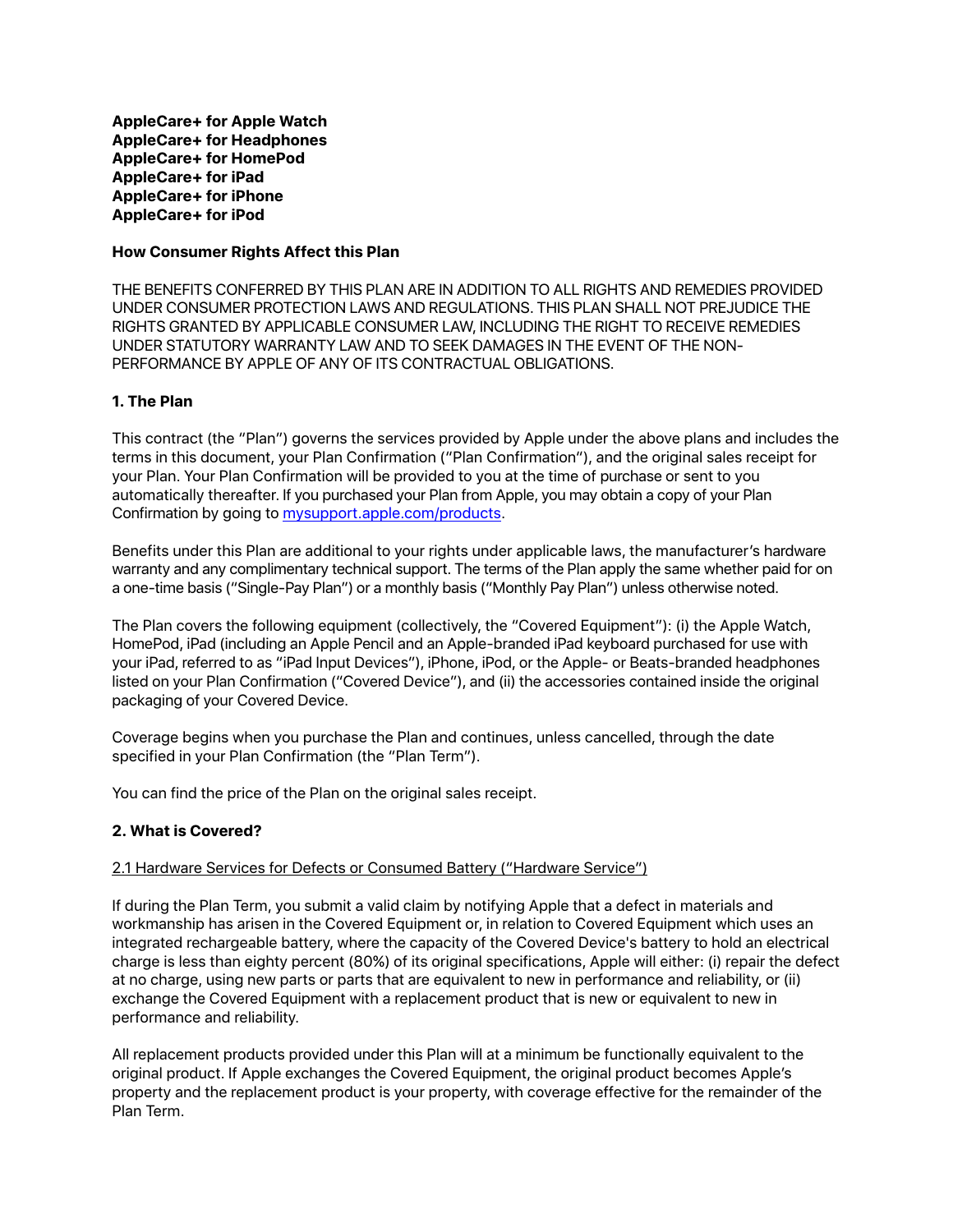## 2.2 Services for Accidental Damage from Handling ("ADH Service")

If during the Plan Term you submit a valid claim by notifying Apple that the Covered Device has failed due to accidental damage from handling resulting from an unexpected and unintentional external event (such as, drops and damage caused by liquid contact) ("ADH"), Apple will, subject to your payment of the service fee described below, either (i) repair the defect using new or refurbished parts that are equivalent to new in performance and reliability, or (ii) exchange the Covered Device with a replacement product that is new or equivalent to new in performance and reliability. Each time you receive services for ADH is a "Service Event". **Exclusions apply as described below. Further, services for ADH expire and all of Apple's obligations to you under this section are fulfilled in their entirety once Apple has provided to you two (2) Service Events within each twelve (12)-month period based on your Plan's original purchase date as specified on the original sales receipt. Any unused Service Events will expire and you will get two (2) new ADH Service Events to use within the next twelve (12)-month period of continued coverage. All other Plan benefits continue throughout.**

**Important:** Please refer to Section 3 for exclusions on provision of ADH Service.

The following service fees apply to each Service Event:

| Apple Watch (excluding Hermès and Edition):            | HK\$548/SGD\$98/MOP\$588/B2,300                                     |
|--------------------------------------------------------|---------------------------------------------------------------------|
| Apple Watch (Hermès or Edition):                       | HK\$618/SGD\$118/MOP\$628/B2,600                                    |
| HomePod:                                               | HK\$299                                                             |
| HomePod mini:                                          | <b>HK\$115</b>                                                      |
| iPad Pro:                                              | HK\$348/SGD\$68/MOP\$388/B1,600                                     |
| iPad (all other models):                               | HK\$348/SGD\$68/MOP\$388/B1,600                                     |
| iPad Input Device:                                     | HK\$228/SGD\$42/MOP\$248/B1,000                                     |
| iPhone:<br>Screen-Only Damage:<br>All Other Damage:    | HK\$228/SGD\$42/MOP\$248/B1,000<br>HK\$788/SGD\$148/MOP\$848/B3,300 |
| iPod:                                                  | HK\$228/SGD\$48/MOP\$248/B900                                       |
| Apple-branded headphones:<br>Beats-branded headphones: | HK\$229/SGD\$39/MOP\$249/B1000<br>HK\$229/SGD\$39/MOP\$249/B1000    |

\*Fees include applicable taxes payable by you

ADH Service for an iPad Input Device will count as a separate Service Event from ADH Service of your iPad and count towards your two Service Events, even if both your iPad and an iPad Input Device are damaged at the same time.

For iPhone – Screen-Only Damage, the Covered Device must have no additional damage beyond the screen, including, but not limited to, a bent or dented enclosure, that would prevent Apple from replacing the screen on the Covered Device. Covered Devices with additional damage will be charged as iPhone All Other Damage. Screen-Only repairs are not available on devices other than iPhones.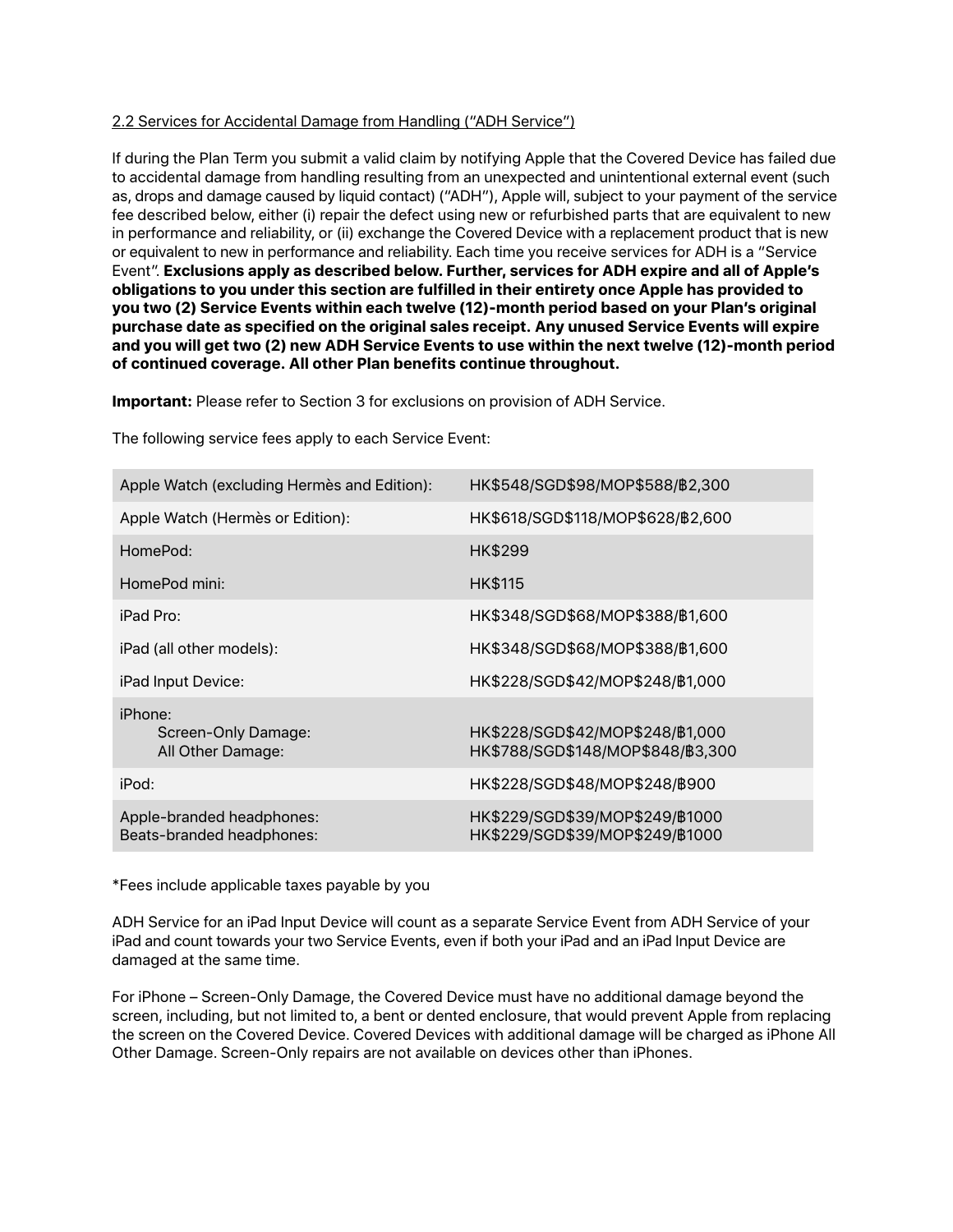The ADH coverage under the Plan may be provided to you as a benefit under an arrangement which Apple has entered into with the relevant insurer named in Section 11 below in the country or jurisdiction where you purchased the Plan ("Insurer").

Please note that if you seek service under this Plan in a country other than your country of purchase, the service fee will need to be paid in that country's currency and at that country's applicable rate – for further details, including regarding applicable fees by country, please visit the AppleCare+ support website at [apple.com/legal/sales-support/applecare/applecareplus/.](http://www.apple.com/legal/sales-support/applecare/applecareplus/)

# 2.3 Technical Support

During the Plan Term, Apple will provide you with priority access to telephone and web-based technical support for Covered Equipment ("Technical Support"). Your Technical Support starts on expiration of the complimentary technical support provided by Apple, which starts on the date you purchase the Covered Equipment. Technical support may include assistance with installation, launch, configuration, troubleshooting, and recovery (excluding data recovery), including storing, retrieving, and managing files; interpreting system error messages; and determining when hardware service is required or ADH coverage may be applicable. Apple will provide support for the then-current version of the supported software, and the prior Major Release. For purposes of this section, the term "Major Release" means a significant version of software that is commercially released by Apple in a release number format such as "1.0" or "2.0" and which is not in beta or pre-release form.

Apple Technical Support is limited to the following: (i) the Covered Equipment, (ii) the Apple-branded Operating System ("OS") and Apple- or Beats-branded software applications that are pre-installed on or designed to operate with the Covered Equipment ("Consumer Software"), and (iii) connectivity issues between the Covered Equipment and a laptop or desktop computer, or other compatible wireless device that meets the Covered Equipment's connectivity specifications and runs an operating system supported by the Covered Equipment. **Exclusions apply as described below.**

### **3. What is not Covered?**

# 3.1 Hardware Service and ADH Service

Apple may restrict Hardware Service and ADH Service to the country where the Covered Equipment was originally purchased.

Apple will not provide Hardware Service or ADH Service in the following circumstances:

(a) to protect against normal wear and tear, or to repair cosmetic damage not affecting the functionality of the Covered Equipment;

(b) to conduct preventative maintenance;

(c) to replace Covered Equipment that is lost or stolen;

(d) to repair damage caused by reckless, abusive, willful or intentional conduct, or any use of the Covered Equipment in a manner not normal or intended by Apple;

(e) to install, remove or dispose of the Covered Equipment or the equipment provided to you while the Covered Equipment is being serviced;

(f) to repair damage caused by a product that is not Covered Equipment;

(g) to repair any damage to Covered Equipment (regardless of the cause) if the Covered Equipment has been opened, serviced, modified, installed or altered by anyone other than Apple or an authorized representative of Apple;

(h) to repair pre-existing conditions of the Covered Equipment if you purchased the Plan after you purchased the Covered Equipment;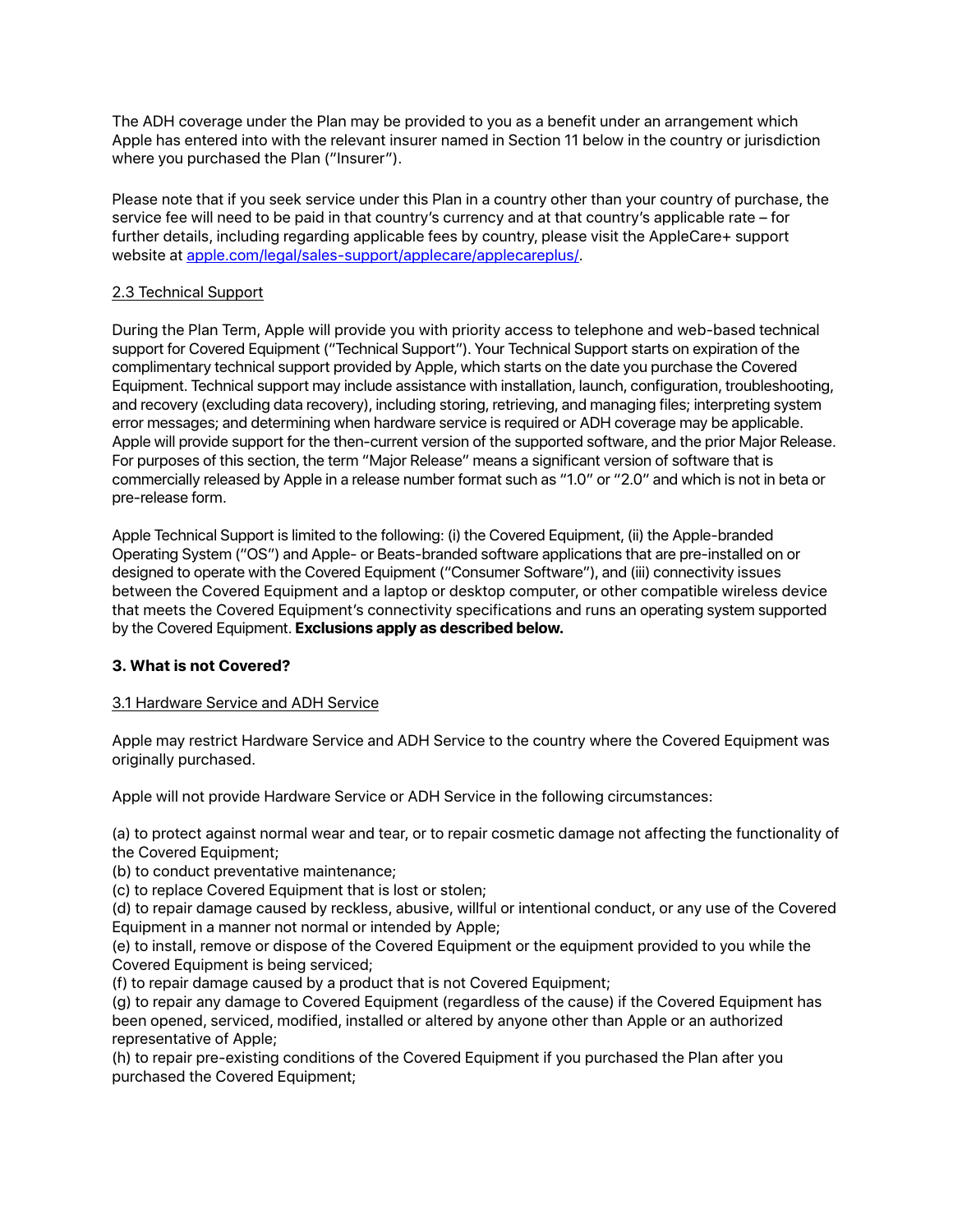(i) to repair any damage to Covered Equipment with a serial number that has been altered, defaced or removed; or

(j) to repair damages caused by fire, earthquake or other external causes.

**Important:** For Plans purchased in Thailand, additional exclusions apply. Refer to Section 11 for the additional exclusions applicable to your Plan.

Installation of third-party parts may affect your coverage. As a condition of receiving Hardware or ADH Service, all Covered Equipment must be returned to Apple in its entirety including all original parts or Apple-authorized replacement components. The restriction does not prejudice your consumer law rights.

## 3.2 Technical Support

Apple will not provide Technical Support in the following circumstances:

(a) For use of the OS and Consumer Software as server-based applications;

(b) For issues that could be resolved by upgrading software to the then-current version;

(c) For third-party products or their effects on or interactions with the Covered Equipment;

(d) For your use of a computer or OS that is not related to Consumer Software or to connectivity issues with the Covered Equipment;

(e) For software other than the Consumer Software;

(f) For any Consumer Software designated as "beta", "prerelease", "preview", or similar designation; or (g) For damage to, or loss of any software or data that was residing or recorded on the Covered Equipment (note: the Plan does not cover the recovery or reinstallation of software programs and user data).

### **4. How to Obtain Service and Support?**

You may obtain service or Technical Support by calling Apple or accessing [support.apple.com/](http://support.apple.com/country-selector) [country-selector.](http://support.apple.com/country-selector) You must provide the Plan Agreement Number or Covered Device serial number. You must also, upon request, present your Plan Confirmation, and the original sales receipt for your Covered Device and your Plan.

# **5. Service Options**

Apple will provide Hardware or ADH Service to you through one or more of these options:

(a) Carry-in service. Carry-in service is available for most Covered Equipment. Return the Covered Equipment to an Apple-owned retail store location or to a service provider authorized by Apple that offers carry-in service. Service will be performed for you at the store, or the store may send the Covered Equipment to an Apple repair service ("ARS") site for service. You must promptly retrieve the Covered Equipment.

(b) Mail-in service. Direct mail-in service is available for most Covered Equipment. If Apple determines that your Covered Equipment is eligible for mail-in service, Apple will send you prepaid waybills (and, if needed, packaging material). You must ship the Covered Equipment to an ARS site in accordance with Apple's instructions. Once service is complete, the ARS site will return the Covered Equipment to you. Apple will pay for shipping to and from your location if you follow all instructions.

(c) Express Replacement Service ("ERS") or do-it-yourself ("DIY") parts service. ERS is available for certain Covered Equipment. ERS is not available for iPod or iPhone Screen-Only Service Events. DIY parts service is available for many Covered Equipment. This allows you to service your own Covered Equipment. If Apple requires return of the replaced device or part, Apple may require a credit card authorization to serve as security for the retail price of the replacement device or part and applicable shipping costs until you return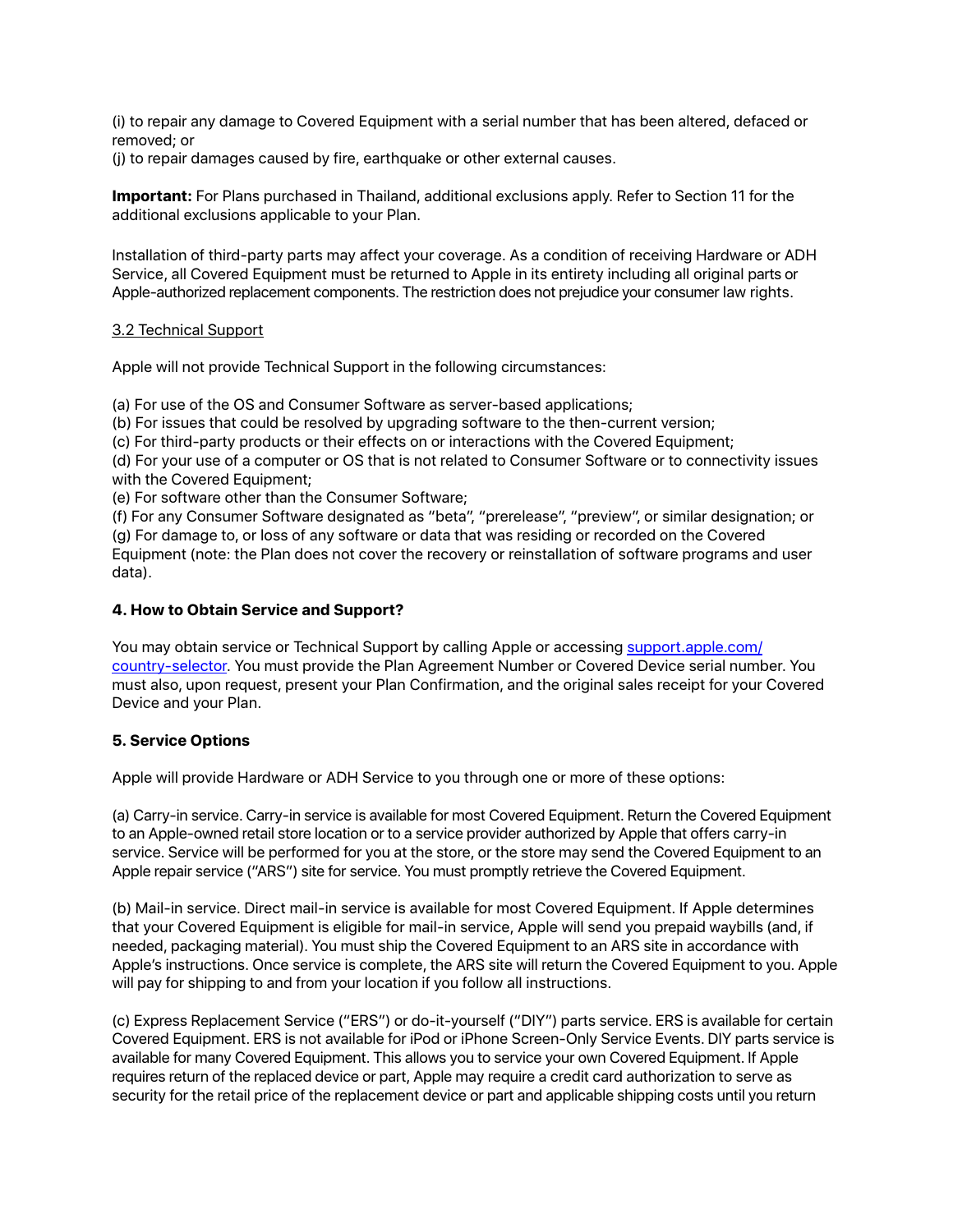the replaced device as instructed, and if you are not able to provide credit card authorization, service may not be available to you in which case Apple will offer an alternative arrangement for service. If you fail to return the replaced Covered Equipment or part as instructed or return a replaced Covered Equipment or part that is ineligible for service, Apple will charge the credit card for the authorized amount. If Apple does not require return of the replaced product or part, Apple will ship you free of charge a replacement product or part accompanied by any applicable instructions or requirements for disposal of the replaced product or part. In any case, Apple is not responsible for any labor costs you incur in respect to ERS or DIY parts service. Apple may change the method by which Apple provides repair or replacement service to you and your Covered Equipment's eligibility to receive a particular method of service.

Service will be limited to the options available in the country where you request service. Service options, parts availability and response times may vary. If service is not available for the Covered Equipment in a country that is not the country of purchase, you may be responsible for shipping and handling charges to facilitate service in a country where service is available. If you seek service in a country that is not the country of purchase, you must comply with all applicable import and export laws and regulations and be responsible for all custom duties, V.A.T. and other associated sales taxes and charges. For international service, Apple may repair or exchange products and parts with comparable products and parts that comply with local standards.

# **6. Your Responsibilities**

To receive service or support under the Plan, you agree to (i) provide your Plan Agreement Number and a copy of your Plan's original proof of purchase, (ii) provide information about the symptoms and causes of the issues with the Covered Equipment, (iii) respond to requests for information needed to diagnose or service the Covered Equipment, (iv) follow instructions Apple gives you, (v) update software to currently published releases prior to seeking service, and (vi) back up software and data residing on the Covered Equipment.

FOR DEVICES WITH STORAGE MEDIA, DURING HARDWARE SERVICE, APPLE WILL DELETE THE CONTENTS OF THE COVERED EQUIPMENT AND REFORMAT THE STORAGE MEDIA. Apple will return your Covered Equipment or provide a replacement as the Covered Equipment was originally configured, subject to applicable updates. Apple may install OS updates as part of hardware service that will prevent the Covered Equipment from reverting to an earlier version of the OS. Third-party applications installed on the Covered Equipment may not be compatible or work with the Covered Equipment as a result of the OS update. You will be responsible for reinstalling all other software programs, data, and passwords.

# **7. Limitation of Liability**

TO THE MAXIMUM EXTENT PERMITTED BY APPLICABLE LAW, APPLE AND ITS EMPLOYEES AND AGENTS, AND THE INSURER, WILL UNDER NO CIRCUMSTANCES BE LIABLE TO YOU OR ANY SUBSEQUENT OWNER OF THE COVERED EQUIPMENT FOR ANY INDIRECT OR CONSEQUENTIAL DAMAGES, INCLUDING, BUT NOT LIMITED TO, THE COSTS OF RECOVERING, REPROGRAMMING, OR REPRODUCING ANY PROGRAM OR DATA OR THE FAILURE TO MAINTAIN THE CONFIDENTIALITY OF DATA, ANY LOSS OF BUSINESS, PROFITS, REVENUE OR ANTICIPATED SAVINGS, RESULTING FROM APPLE'S OR THE INSURER'S OBLIGATIONS UNDER THIS PLAN. TO THE MAXIMUM EXTENT PERMITTED BY APPLICABLE LAW, THE LIMIT OF APPLE AND ITS EMPLOYEES' AND AGENTS' AND THE INSURER'S LIABILITY TO YOU AND ANY SUBSEQUENT OWNER ARISING UNDER THIS PLAN SHALL NOT EXCEED THE ORIGINAL PRICE PAID FOR THIS PLAN. APPLE SPECIFICALLY DOES NOT WARRANT THAT (i) IT WILL BE ABLE TO REPAIR OR REPLACE THE COVERED EQUIPMENT WITHOUT RISK TO OR LOSS OF PROGRAMS OR DATA, (ii) IT WILL MAINTAIN THE CONFIDENTIALITY OF DATA, OR (iii) THE OPERATION OF THE PRODUCT WILL BE UNINTERRUPTED OR ERROR-FREE.

THE BENEFITS CONFERRED BY THIS PLAN ARE IN ADDITION TO ANY RIGHTS AND REMEDIES PROVIDED UNDER CONSUMER LAWS AND REGULATIONS. TO THE EXTENT THAT LIABILITY UNDER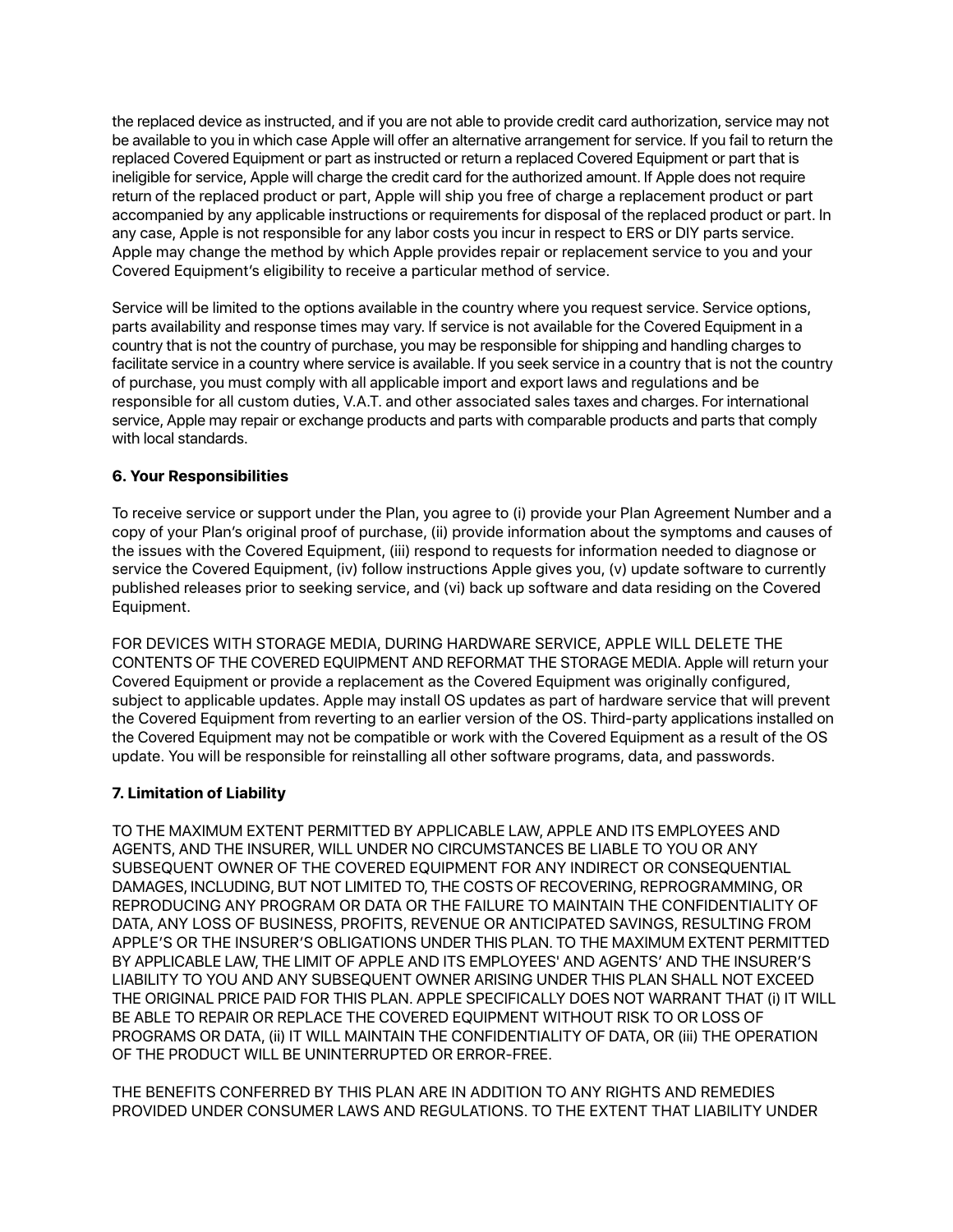SUCH LAWS AND REGULATIONS MAY BE LIMITED, APPLE'S LIABILITY IS LIMITED, AT ITS SOLE OPTION, TO REPLACEMENT OR REPAIR OF THE COVERED EQUIPMENT OR SUPPLY OF THE SERVICE. SOME STATES OR PROVINCES DO NOT ALLOW THE EXCLUSION OR LIMITATION OF INCIDENTAL OR CONSEQUENTIAL DAMAGES, SO SOME OR ALL OF THE ABOVE LIMITATIONS MAY NOT APPLY TO YOU.

# **8. Cancellation**

# 8.1 Single-Pay Plans

You may cancel this Plan at any time for any reason. If you decide to cancel this Plan, you may call Apple, or you may send written notice with your Plan Agreement Number to the location appropriate to your country of purchase listed in Section 11. You must send a copy of the Plan's original proof of purchase with your notice.

Unless local law provides otherwise, cancellation refunds will be provided as follows:

(a) If you cancel within thirty (30) days of your Plan's purchase, or receipt of this Plan, whichever occurs later, you will receive a full refund less the value of any benefits provided to you under the Plan.

(b) If you cancel more than thirty (30) days after your receipt of this Plan, you will receive a pro-rata refund of the original purchase price. The pro-rata refund is based on the percentage of unexpired Plan Term from the Plan's date of purchase using the calculation set forth in Section 11 for your country of purchase.

Unless applicable local law provides otherwise, Apple may cancel this Plan (both on its own behalf and on behalf of Insurer) for fraud or material misrepresentation, or if service parts for the Covered Equipment are not available, upon thirty (30) days' prior written notice. If local law permits and Apple cancels this Plan for the unavailability of service parts, you will receive a pro-rata refund for the Plan's unexpired term.

# 8.2 Monthly Pay Plans

You may cancel this Plan at any time for any reason. If you purchased a Monthly Pay Plan from a seller other than Apple directly ("Reseller"), contact the Reseller to cancel your Plan. If you purchased a Monthly Pay Plan from Apple, you may cancel by notifying Apple with your Plan Agreement Number and original proof of purchase to the location appropriate to your country of purchase listed in Section 11. Unless applicable local law provides otherwise, if you return your Covered Device within the eligible fourteen (14)-day return window, you are entitled to cancel your Plan and receive a full refund of the first monthly payment you have made. To cancel, you must call Apple as instructed above. If you otherwise cancel your Plan, not in connection with return of your Covered Device, cancellation will be deferred until midnight on the last day of the month for which the last monthly payment was paid. Your failure to timely and fully make any monthly payment will be deemed an expression of your intent to cancel your Plan and you will not be entitled to receive a refund of any monthly payments you have made. If your Monthly Pay Plan was financed by a third party, Apple may return any refund owed to that financing entity.

### 8.3 Effect of Cancellation

Upon the effective date of your early cancellation, Apple's future obligations under this Plan to you are fully extinguished.

# **9. Transfer of Plan**

You may make a one-time permanent transfer of all of your rights under the Plan to another party, provided that: (i) you transfer to the other party the original proof of purchase, the Plan Confirmation, the Plan's printed materials, and this service contract; (ii) you notify Apple of the transfer by sending notice of transfer to the location appropriate for your country as listed in Section 11, and (iii) the other party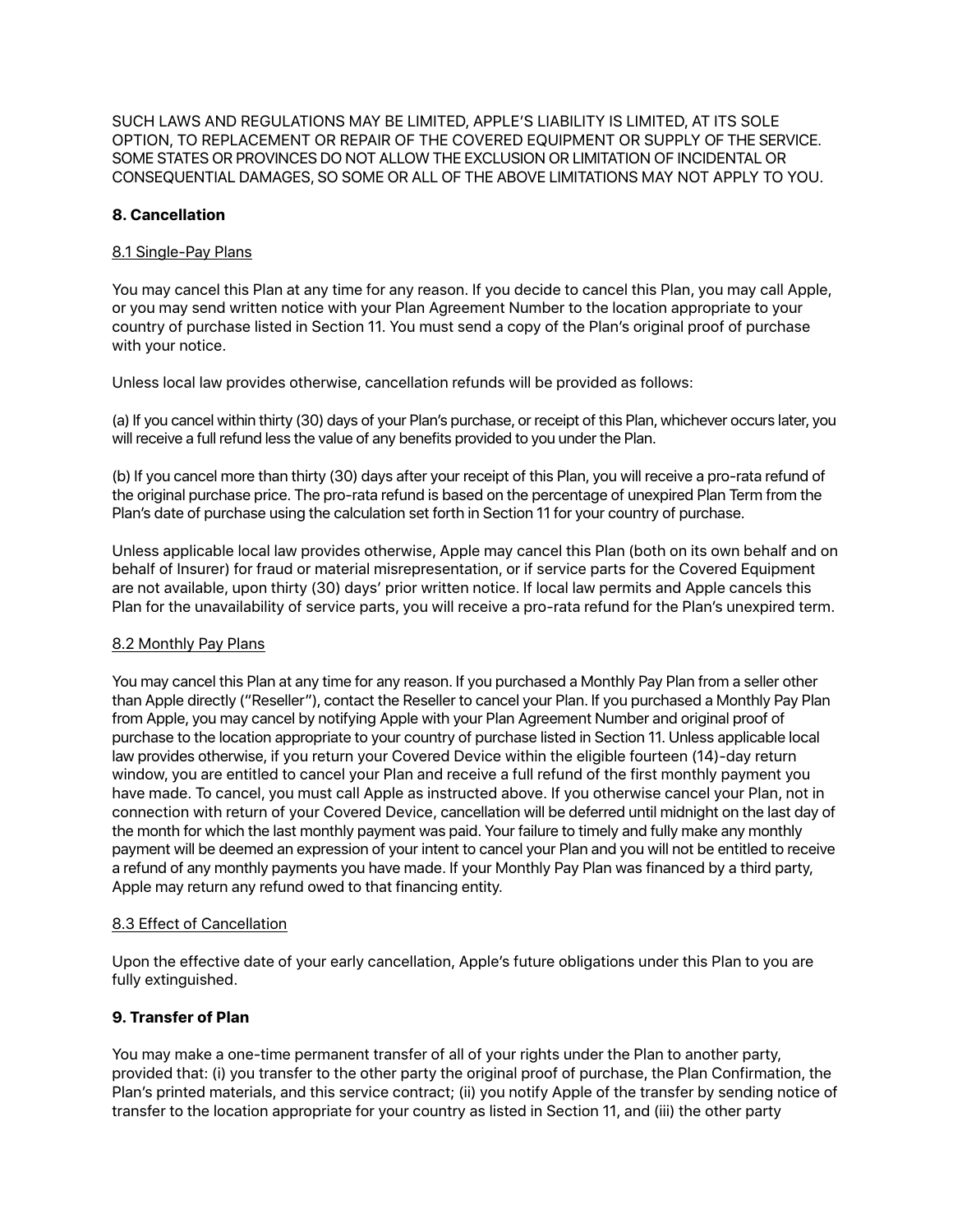accepts the terms of this service contract. Additionally, with regard to Monthly Pay Plans, including if you financed the purchase of your Plan, the transferee must assume and comply with all payment obligations of the transferor, and any failure to do so by a transferee shall immediately trigger the cancellation provisions applicable to Monthly Pay Plans, as described in Section 8.2 and 8.3. When notifying Apple of the transfer, you must provide the Plan Agreement Number, the serial number of the Covered Equipment, and the name, address, telephone number, and email address of the new owner.

## **10. General Terms**

(a) Apple may subcontract or assign performance of its obligations to third parties but shall not be relieved of its obligations to you in doing so.

(b) Apple is not responsible for any failures or delays in performing under the Plan that are due to events outside of Apple's reasonable control.

(c) You are not required to perform preventative maintenance on the Covered Equipment to receive service under the Plan.

(d) This Plan is offered and valid only in the countries listed in Section 11. Persons who have not reached the age of majority may not purchase this Plan. This Plan may not be available in all states and territories and is not available where prohibited by law.

(e) In carrying out its obligations Apple may, at its discretion and solely for the purposes of monitoring the quality of Apple's response, record part or all of the calls between you and Apple.

(f) You agree that any information or data disclosed to Apple under this Plan is not confidential or proprietary to you. Furthermore, you agree that Apple may collect and process data on your behalf when it provides service. This may include transferring your data to affiliated companies, the Insurer or service providers in accordance with the Apple Customer Privacy Policy.

(g) Apple has security measures, which should protect your data against unauthorized access or disclosure as well as unlawful destruction. You will be responsible for the instructions you give to Apple regarding the processing of data, and Apple will seek to comply with those instructions as reasonably necessary for the performance of the service and support obligations under the Plan. If you do not agree with the above or if you have questions regarding the processing of your data, contact Apple at the telephone numbers provided at [support.apple.com/en-sg/HT201232.](https://support.apple.com/en-sg/HT201232)

(h) **Apple will protect your information in accordance with Apple Customer Privacy Policy available at [apple.com/legal/privacy.](http://www.apple.com/legal/privacy/) If you wish to have access to the information that Apple holds concerning you or if you want to make changes, access [appleid.apple.com](https://appleid.apple.com/) to update your personal contact preferences or you may contact Apple at [apple.com/privacy/contact](http://www.apple.com/privacy/contact).**

(i) The terms of the Plan, including the original sales receipt of the Plan and the Plan Confirmation, shall prevail over any conflicting, additional, or other terms of any purchase order or other document, and constitute your and Apple's (and, where applicable, the Insurer's) entire understanding with respect to the Plan.

(j) Apple is not obligated to renew this Plan. If Apple does offer to renew this Plan, Apple will determine the price and terms.

(k) There is no informal dispute settlement process available under this Plan.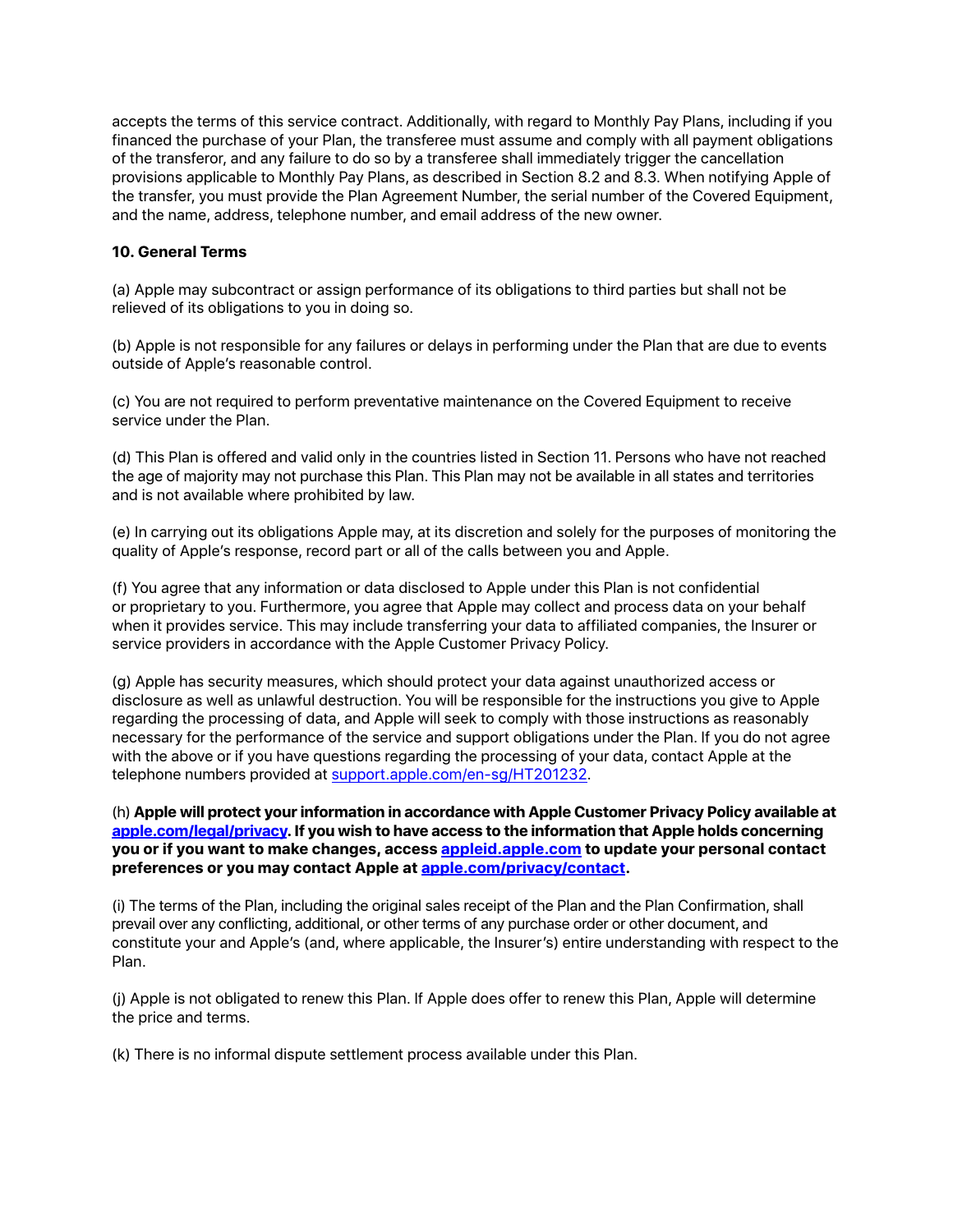(l) "Apple" is the entity and legal and financial obligor listed in Section 11 for the country where you purchased the Plan. "Beats" is Beats Electronics LLC (a/k/a Beats by Dr. Dre), a subsidiary of Apple Inc. producing audio products, including certain Covered Equipment under the Beats brand name.

(m) The governing law of this Plan is the law of the country listed in Section 11 where you purchased the Plan.

# **11. Country and Jurisdiction Variations**

One or more of the terms that appear below may apply to the Plan. The terms below may vary from one or more of the terms that appear above this Section. Product availability may vary by jurisdiction. The following jurisdiction variations will control if inconsistent with any other provisions of this Plan:

## 11.1 Hong Kong

Parties to Contract – Apple Asia Limited of Suites 2401-2412, Tower One, Times Square, Causeway Bay, Hong Kong ("Apple") and (for the purpose of the ADH coverage) AIG Insurance Hong Kong Limited of 46/F, One Island East, 18 Westlands Road, Island East, Hong Kong (as "Insurer"), an insurance company authorized to carry on general insurance business in and from Hong Kong under the Hong Kong Insurance Companies Ordinance and regulated by the Office of the Commissioner of Insurance.

Cancellation (Section 8) – Cancel by sending written notice to AppleCare Administration, Apple Asia Limited of Suites 2401-2412, Tower One, Times Square, Causeway Bay, Hong Kong. If you cancel more than thirty (30) days after your receipt of this Plan, you will receive a pro-rata refund of the Plan's original purchase price, less (i) a cancellation fee of HK\$195 (Hong Kong Dollars) or ten percent (10%) of the prorata amount, whichever is less and (ii) the value of any service provided to you under the Plan. If you cancel in connection with a participating device upgrade program, you will receive any amount owed as either a refund or as a credit toward the purchase of a new AppleCare+ Plan on your upgraded device or toward your upgraded device if you do not purchase a new AppleCare+ Plan.

Transfer (Section 9) – Transfer by sending written notice to AppleCare Administration, Apple Asia Limited of Suites 2401-2412, One Tower One, Times Square, Causeway Bay, Hong Kong.

General Terms (Section 10) – This plan is offered and valid only in Hong Kong. The laws of the Special Administrative Region of Hong Kong govern this Plan. In Hong Kong, Apple is the obligor in relation to all obligations under this Plan apart from the ADH coverage. For ADH coverage, the Insurer appoints Apple to provide the Service Events under Section 2.2 of this Plan and covers the costs of such Service Events in excess of your service fee.

### 11.2 Macau

Parties to Contract – Apple Macau Limitada, Avenida da Praia Grande, 759, 5/Floor, Macau, China.

Cancellation (Section 8) – Cancel by sending written notice to AppleCare Macau Limitada, Avenida da Praia Grande, 759, 5/Floor, Macau, China. If you cancel more than thirty (30) days after your receipt of this Plan, you will receive a pro-rata refund of the original purchase price. The pro-rata refund is based on the percentage of unexpired Plan Term from the Plan's date of purchase, less (a) ten percent (10%) of the pro-rata amount and (b) the value of any service provided to you under the Plan.

Transfer (Section 9) – Transfer by sending written notice to Apple Macau Limitada, Avenida da Praia Grande, 759, 5/Floor, Macau, China.

General Terms (Section 10) – This plan is offered and valid only in Macau. The laws of Macau govern this Plan.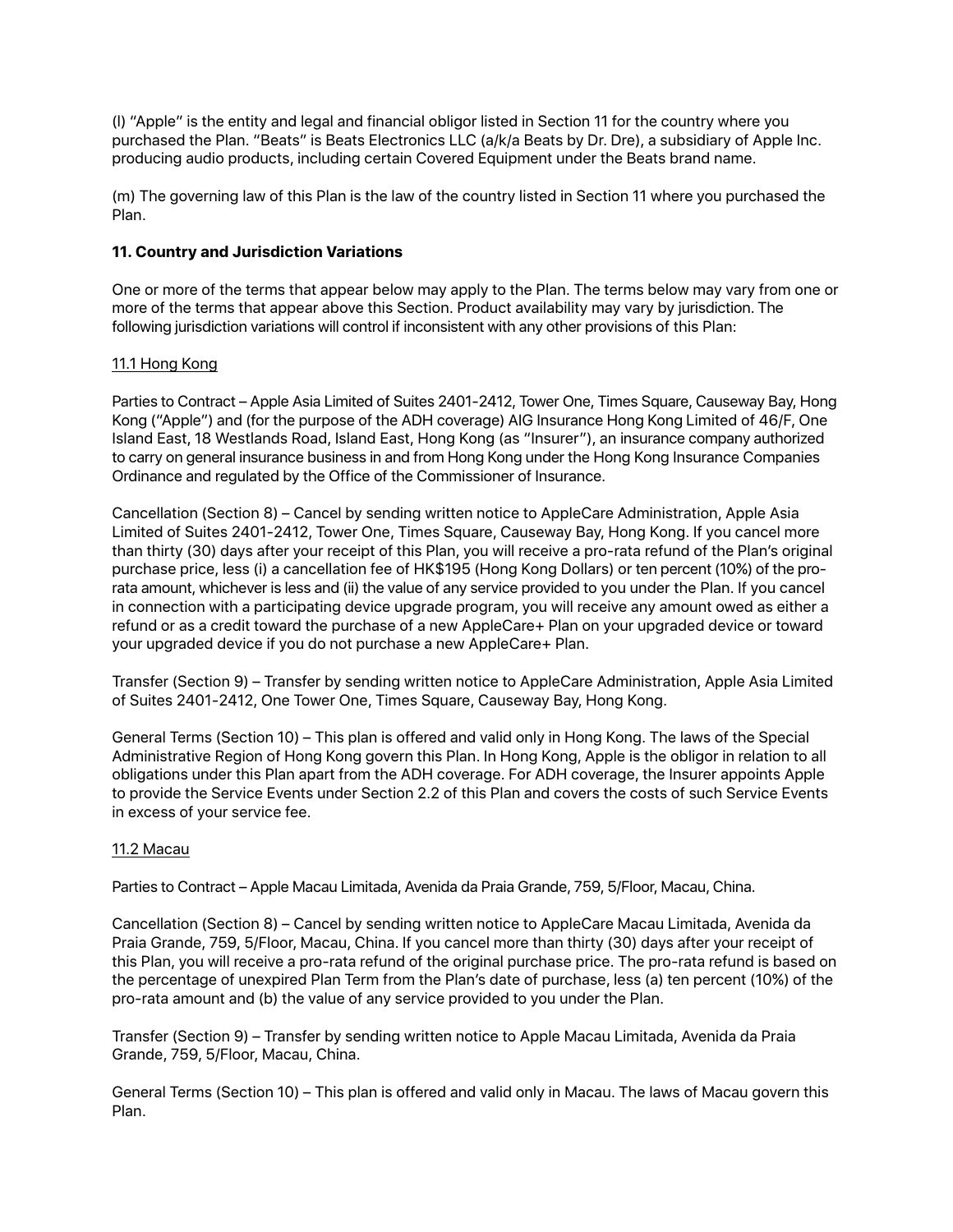#### 11.3 Singapore

Parties to Contract – Apple South Asia Pte. Ltd. of 7 Ang Mo Kio Street 64, Singapore 569086 ("Apple") and (for the purpose of the ADH coverage) AIG Asia Pacific Insurance Pte. Ltd. of 78 Shenton Way #07-16 Singapore 079120 (as "Insurer"), an insurance company authorized to carry on general insurance business in Singapore.

Service Options (Section 5) – (d) Onsite service is available for certain Covered Devices, depending on availability in your service location. Verify eligibility and schedule a service appointment with an Apple authorized mobile service provider at [support.apple.com/country-selector.](http://www.support.apple.com/country-selector) If onsite service is available at your desired location, you will be contacted directly by Apple's authorized service provider to confirm your appointment.

Service will be performed at the location, or the service technician will transport the Covered Equipment to an Apple Authorised Services Provider ("AASP") or ARS location for repair. If the Covered Equipment is repaired at an AASP or ARS location, Apple will arrange for transportation of the Covered Equipment to your location following service. If the service technician is not granted access to the Covered Equipment at the appointed time, any further onsite visits may be subject to an additional charge.

Cancellation (Section 8) – Cancel by sending written notice to AppleCare Administration, Apple South Asia Pte. Ltd. of 7 Ang Mo Kio Street 64, Singapore 569086. If you cancel more than thirty (30) days after your receipt of this Plan, you will receive a pro-rata refund of the Plan's original purchase price, less (i) a cancellation fee of SGD\$45 (Singapore Dollars) or ten percent (10%) of the pro-rata amount, whichever is less and (ii) the value of any service provided to you under the Plan.

Transfer (Section 9) – Transfer by sending written notice to AppleCare Administration, Apple South Asia Pte. Ltd. of 7 Ang Mo Kio Street 64, Singapore 569086.

General terms (Section 10) – This plan is offered and valid only in Singapore. The laws of the Republic of Singapore govern this Plan. The ADH coverage is provided to you pursuant to a group insurance policy that Apple South Asia Pte. Ltd. has purchased from the Insurer.

### 11.4 Thailand

Parties to Contract – Apple South Asia (Thailand) Limited of 44th Floor, Room Nos. HH4401-6 and HH4408-9, The Offices at Central World, 999/9 Rama I Road, Pathumwan, Bangkok, 10330, Thailand ("Apple") and (for the purpose of the ADH coverage) New Hampshire Insurance Company of 21st -23rd Floor, Siam Piwat Tower, 989 Rama I Road, Patumwan, Bangkok 10330, Thailand (as "Insurer"), an insurance company authorized to carry on general insurance business in Thailand and regulated by the Office of Insurance Commission.

What is not Covered? (Section 3.1) – In addition to the exclusions listed in Section 3.1(a)-(j), Apple will not provide Hardware Service or ADH Service for Plans purchased in Thailand in the following additional circumstances: (k) to repair damage caused by willful or dishonest act, criminal offense, malicious act, or fraudulent act by, or within the knowledge of, you or your relatives or family members; (l) to repair damage resulting from, or caused by, short circuiting, arcing, self-heating, leakage of electricity, or power overload or outage for any cause; (m) any loss or damage caused by a terrorist act or nuclear peril incident; (n) breakdown or cessation of operation of Covered Equipment, which is not caused by an accident; or (o) any loss or damage to software or data.